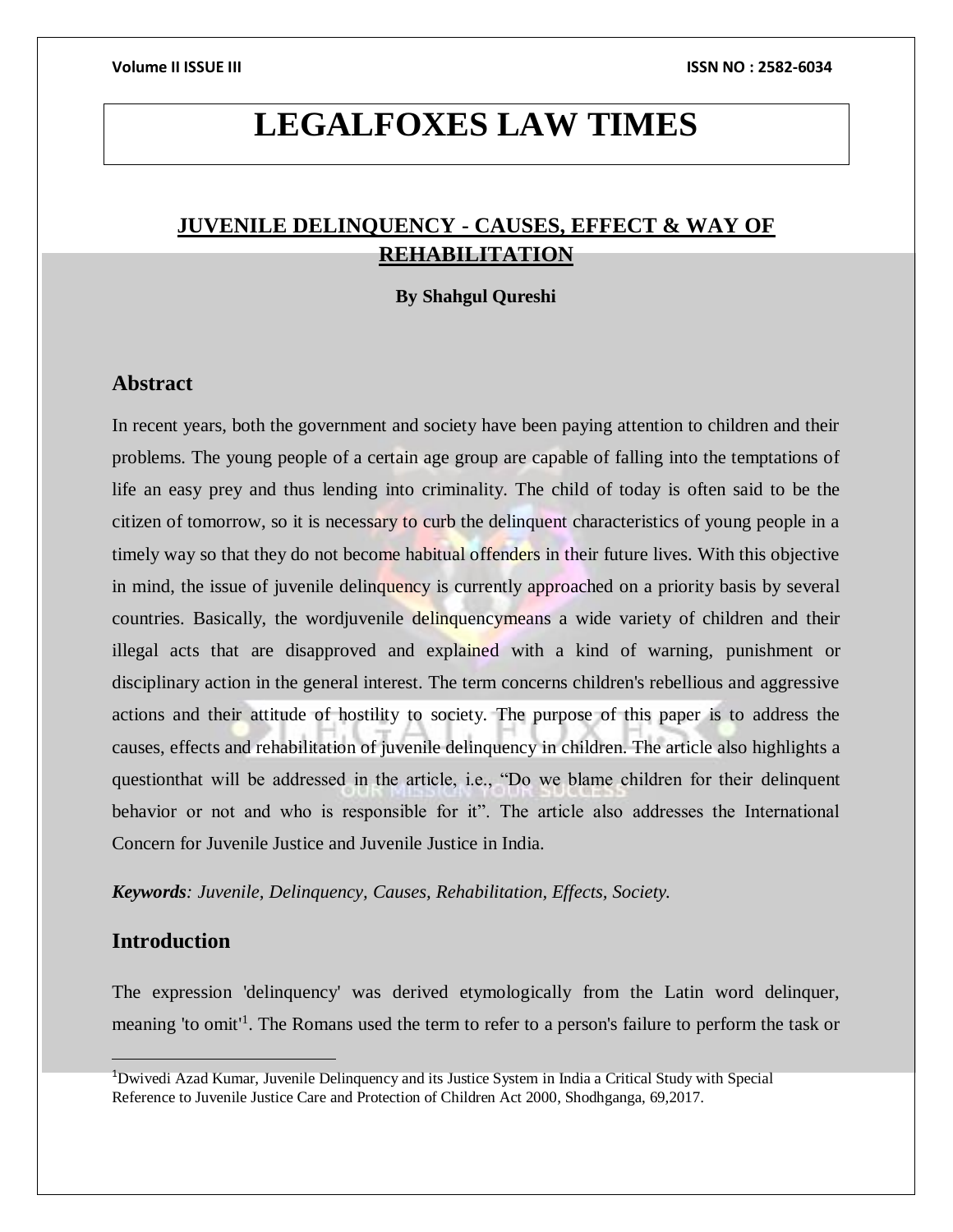duty assigned. The word 'delinquent' was used by William Coxson in 1484 to describe a person found guilty of a customary crime<sup>2</sup>. The word also found place in Shakespearean famous play 'Macbeth' in 1605<sup>3</sup>. However, the term "juvenile delinquency" has been defined differently by penologists.Basically, the wordjuvenile delinquency means a wide variety of children and their illegal acts that are disapproved and explained with a kind of warning, punishment or disciplinary action in the general interest. The term concerns children's rebellious and aggressive actions and their attitude of hostility to society.The sense of the word juvenile delinquency often involves many other acts such as begging, antisocial behavior, vulgarity, drinking, gambling etc. that vicious individuals so frequently commit.<sup>4</sup>It may also be concluded that a juvenile is an underage individual between childhood who indulges in some sort of anti-social activity that may make him a potential criminal if not checked.

According to Mrs. Ruth Shonle Cavan (USA), juvenile delinquency is described when a child can be considered as delinquent when his anti-social behaviour inflicts suffering on others or when it is impossible for his family to manage him and he becomes a serious community concern.Juvenile delinquency applies to a variation of a child's anti-social activity in a wide general context which is characterized quite differently by various societies, but a similar converging pattern can be observed in such ways, namely, at any given time, the child's socially unacceptable tendency.

Among criminologists, the question of the precise concept of juvenile delinquency has long remained a debatable problem. It has been engaging the attention of the United Nation for quite some time.<sup>5</sup>The Second United Nations Congress on the Prevention of Crime and the Treatment of Offenders, held in London in August 1960, discussed the issue of juvenile delinquency and decided that the question of definition need not be expanded so far and that the meaning of the term 'juvenile delinquency' is limited to all violations of criminal law and maladjusted actions of minors that are disregarded by society.

 $\overline{a}$ 

<sup>2</sup>Sadaf & Punam Kumari Bhagat, Juvenile Delinquency: A Critical Analysis, Volume 6, Issue 1, 257, 2019. 3 Ibid.

<sup>&</sup>lt;sup>4</sup>Sethna, M.J.: Society and the Criminal, P, 329, (2<sup>nd</sup> Ed).

<sup>5</sup>Share Your Essays, https://www.shareyouressays.com/essays/another-short-essay-on-juvenile-delinquency-1149 words/121710.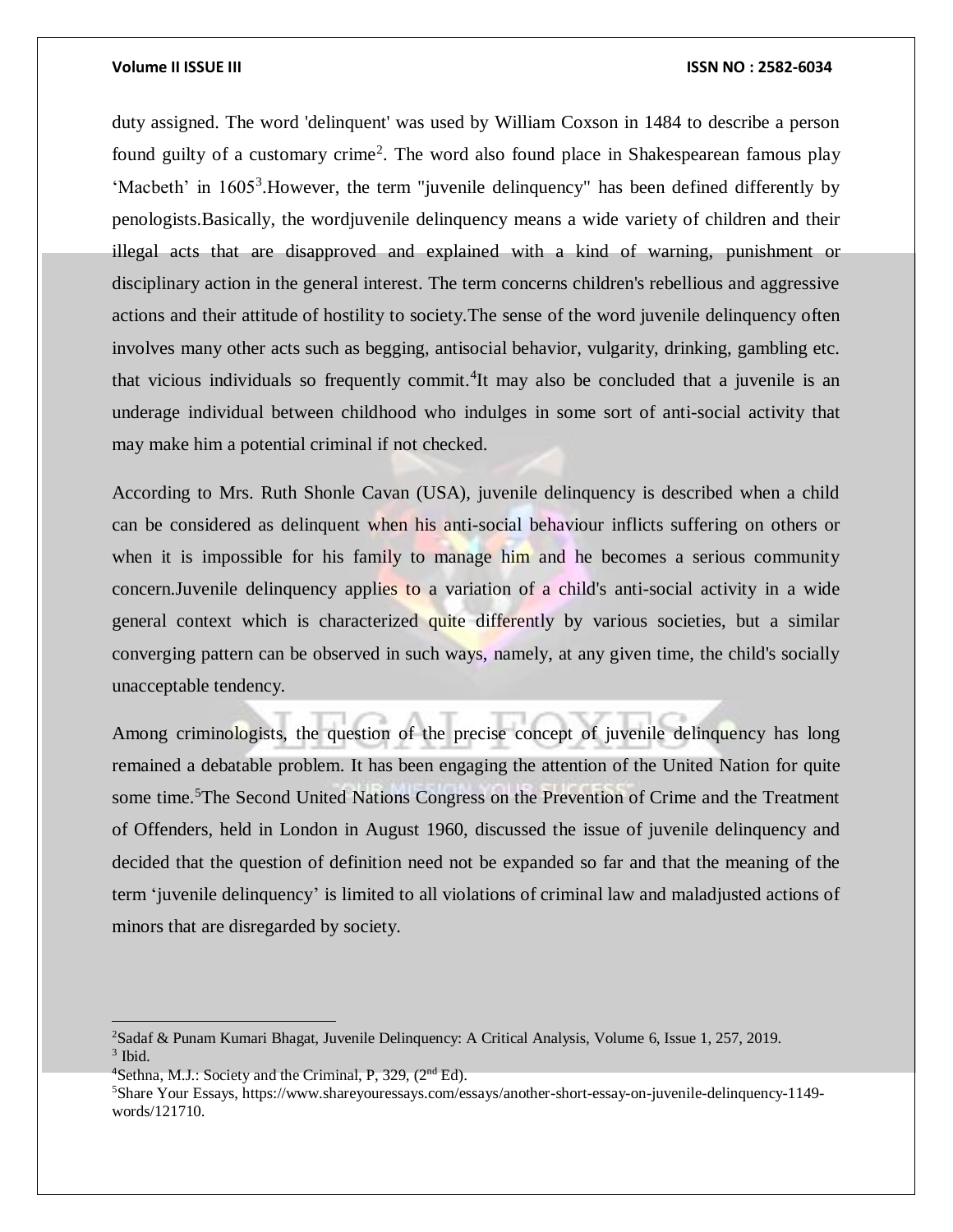On 20 November 1989, the United Nations General Assembly ratified the Convention on the Rights of the Child, which provided for a collection of principles to be implemented by all States Parties with a view to protecting the best interests of the child.The Convention further emphasized the institutional reintegration, to the extent practicable, of child victims, without reference to legal proceedings.On 11 December 1992, the Government of India ratified the Convention and, thus, it became expedient to re-enact the 1986 Juvenile Justice Act to meet with the requirements of the standards prescribed in the Convention on the Right of the Child and in all other international instruments.The Juvenile Justice (Care and Protection of Children) Act, 2000, was passed in this context, replacing the 1986 Juvenile Justice Act.

# **Causes of Juvenile Delinquency**

In general, unhappy families, unfavourable conditions and social disorganization influence juvenile behaviour, attitudes, desires, etc. The main causes of juvenile delinquency are thus determined by the following factors.

- 1. **Family environment:** Delinquency roots are typically in the family. A child's personality traits are built up by his interpersonal interactions with parents for good or bad. In cases where parents are authoritarian or over strict, or where the father fails to provide an adequate model, a child can become delinquent.Therefore, the lack of parental control, absence of security and lack of love and affection are the causes that lead to juvenile delinquency. An ignored and depressed child tries to gain satisfaction from outside the home and may come into contact with bad actors who led him to delinquency.
- 2. **School:** -A major factor of delinquency is often disappointment or maladjustment at education. The majority of juveniles who are delinquent are either illiterate or partially educated. School misbehaviour is also the first step towards delinquency.
- 3. **Luxuries life: -** India's industrial development and economic growth have contributed to urbanization, which in turn has led to new problems such as slum living, overcrowding, loss of parental control, disintegration of the family, etc.The high cost of living in urban areas makes it possible for women to take up outside work in order to financially sustain their families, leaving their children neglected at home without any parental influence.In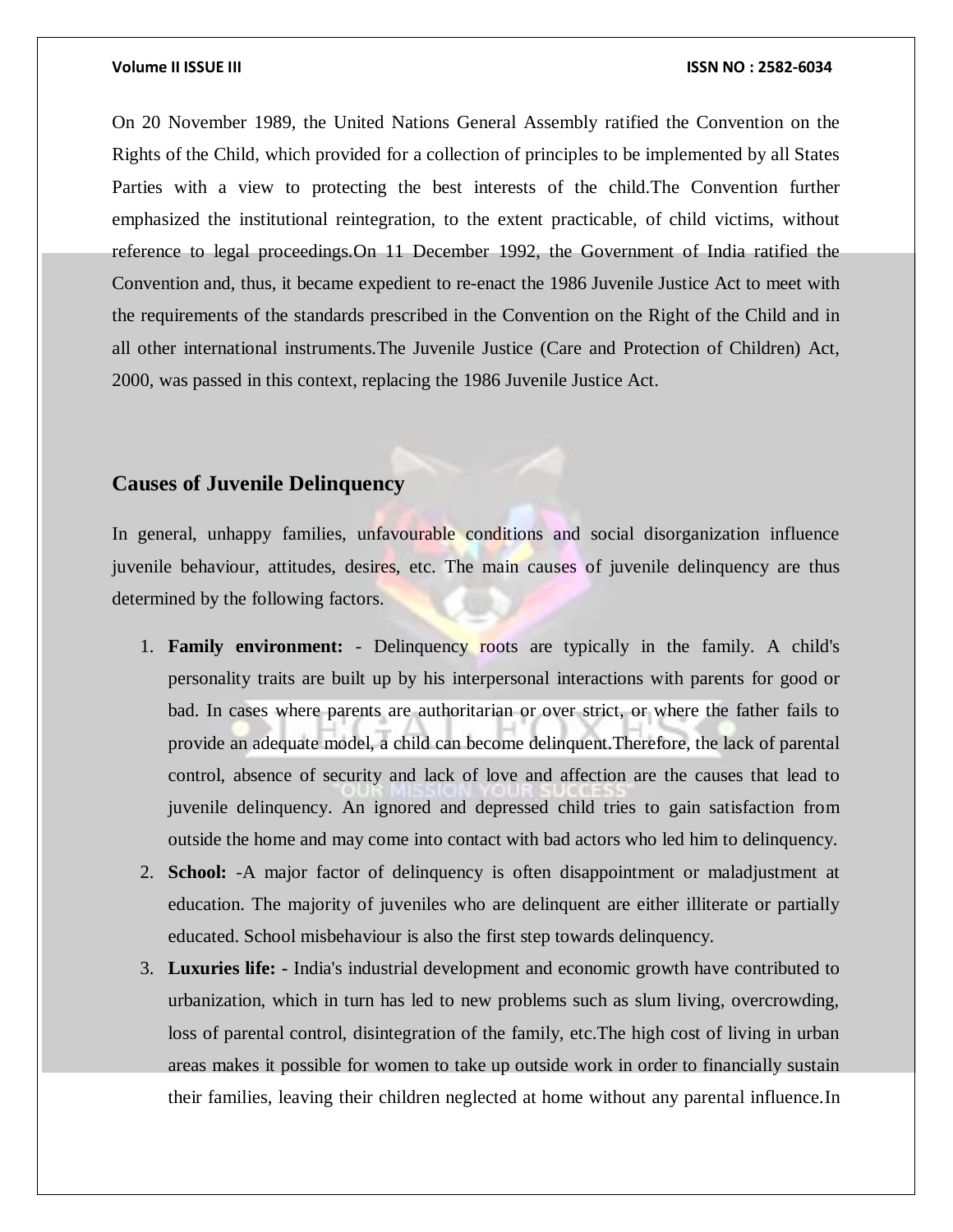addition, young people are tempted by the new luxuries of life to resort to wrongful means to fulfil their desires. All these causes contributed to an immense rise in urban areas of juvenile delinquency.

- 4. **Matrimonial disputes:** -Another source of damage to family unity is a rise in divorce proceedings and domestic conflicts. Childhood discriminatory or step-motherly care often has a detrimental psychological effect on young people<sup>6</sup>. Children need attention, security and encouragement at home, but they need to be treated very carefully. Instead of curing them once they have done the offence, more focus should be on preventing them from indulging in crime. This is possiblethrough proper schooling, training and child care.
- 5. **Poverty: -** Another cause of juvenile delinquency is poverty. The inability of parents to provide basic needs such as food, shelter and clothes etc. drives their children to delinquency by all means in a quest to gain money.
- 6. **Social disorganisation: -** Modern society's constantly evolving habits often make it impossible for children and adolescents to adapt new forms of life. They are faced with the question of disagreement in society and are unable to distinguish between right and wrong. This might motivate them to commit crime. Temptation of modern luxuries of life, for instance, enables young people to resort to wrongful actions to fulfil their desires. For momentary pleasure, girls fall an easy victim to sex participation without understanding the seriousness of the consequences of their act.
- 7. **Economic set-up: -**Failure to provide life necessities for parents draws their children into delinquency by whatever means in a quest to earn money.A middle-class juvenile, however, may become a delinquent, for example, because of his inability to meet the expectations of parents or his lack of self-discipline or because of contact with lowerclass juveniles. In comparison, juvenile delinquency is also found in the upper class. Parents in rich families are often cold and distant, which facilitates coercive behaviour. For the sake of fun and excitement, a rich young person may participate in illegal activities, such as prostitution, gambling, etc. As their cases are annulled by the police due to their parents' influence.
- 8. In addition to the above cause of poverty, illiteracy and child labour are some of the leading factors that increase juvenile delinquency.

 $\overline{a}$ <sup>6</sup> Burt, C.: The Young Delinquency, P.96.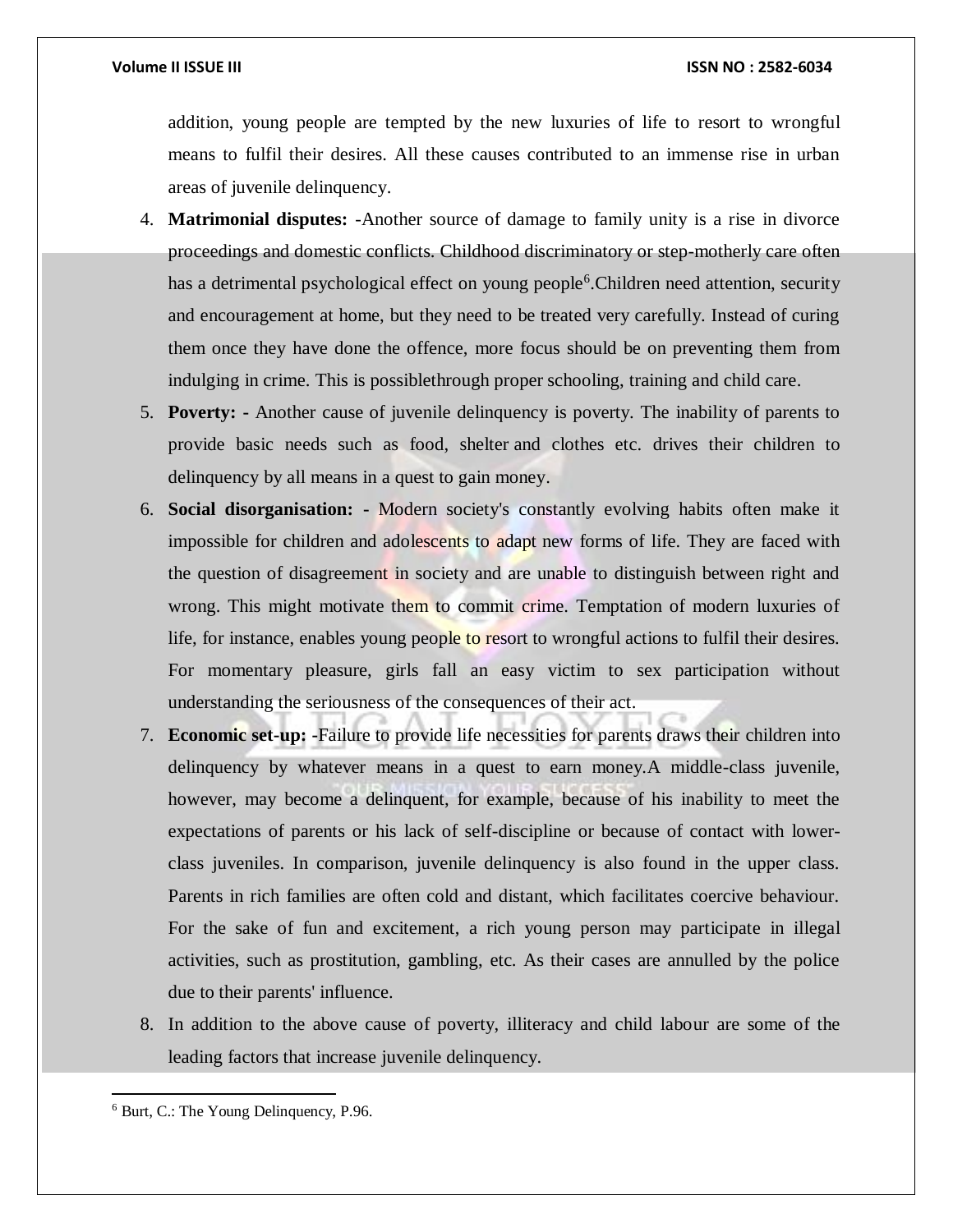It must be stated that the nature of male criminal delinquency varies from that of females. Boys are more likely to commit crimes such as stealing, pick-pocketing, cheating, eve teasing, cruelty, mischief, etc., while girls' offenses include sexual involvement, running away from home, and lifting stores.It is also notable that the rate of delinquency among boys is much higher than that of girls, the reason being that boys are more daring and stubborn by nature than girls.

# **Effects of Juvenile Delinquency**

Juvenile delinquency is a major problem that affects not only the victims, but also the juvenile offenders themselves, their families, and even society as a whole. The effects of juvenile delinquency are as follow-

- $\triangleright$  Most of these crimes cause the juvenile to lose his or her liberty because he or she may be put on or even imprisoned on probation. This will also have an impact on the juvenile's academic well-being because he or she will miss academic activities that take place during probation or imprisonment.
- $\triangleright$  In cases where the juvenile is placed in a juvenile detention centre, he or she may be affected by more experienced juvenile delinquents. This will make the juvenile more likely to repeat and suffer from re-offense consequences. In the future, a minor's delinquency may even dictate his or her career decisions.
- $\triangleright$  The stress of having a juvenile offender in a household may likely cause uncertainty for other family members.
- $\triangleright$  Juvenile delinquency is closely associated to sexual activity, the use of drugs, gang affiliation, etc. All of these have a negative influence on the environment and they make it dangerous for the community and make the government spend large quantities of money on school safety and law enforcement.
- $\triangleright$  Juvenile delinquency has, as reported, significant impacts on a variety of societal classes. Therefore, it adversely impacts society by influencing the environment, households, people, etc. The issue also challenges government departments, corporations, students, religious leaders, and lawmakers alike.

# **Do we blame children for their criminal acts or not and who is responsible for**

**it?**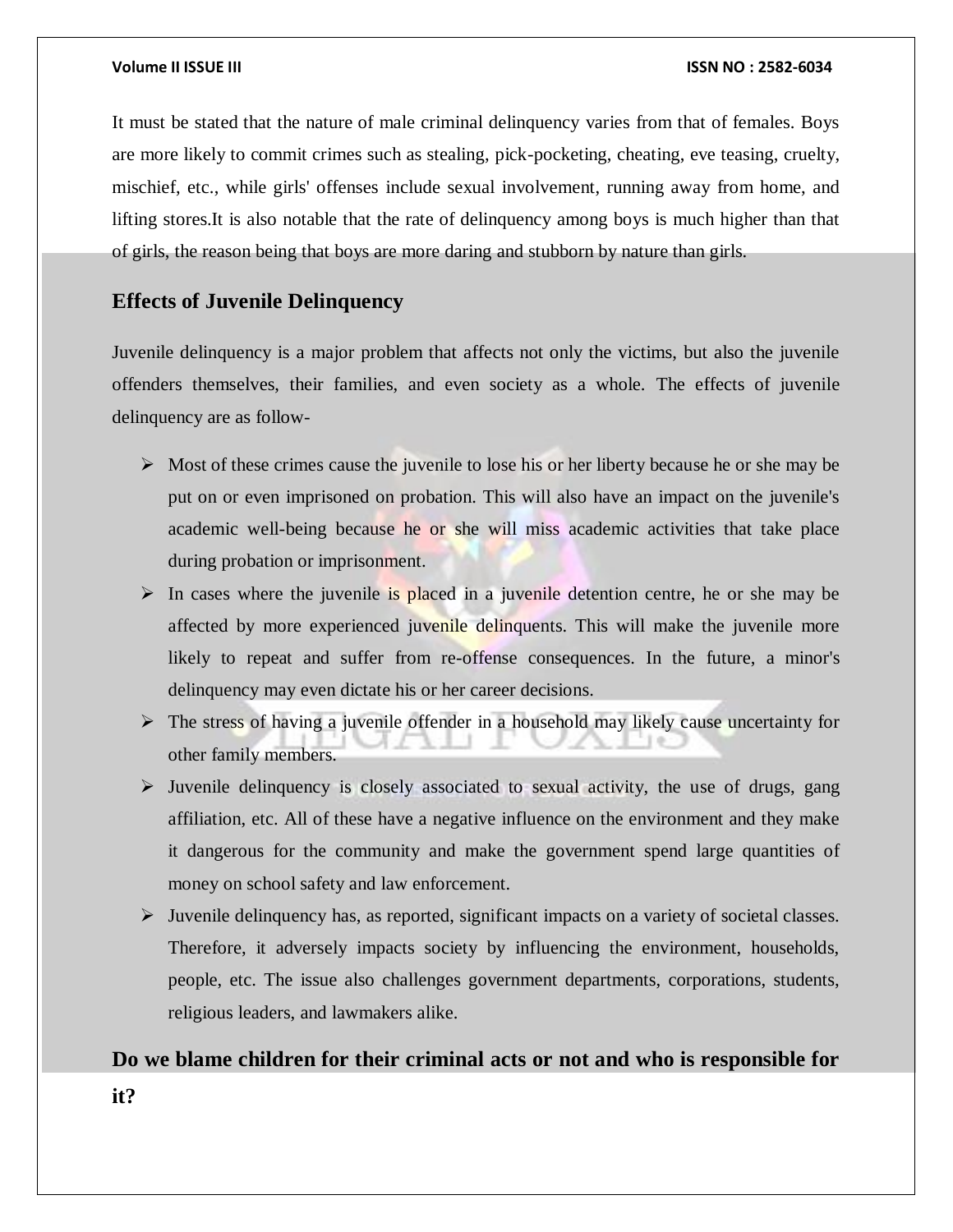No, we don't blame children for their criminal acts because we are responsible for their criminal behavior. The author discussed the various causes that led to a child being criminalized and the author discovered that the reasons for juvenile delinquency are family avoidance, matrimonial disputes, parents' avoidance of child care.This is the duty to make a child a better person for parents, teachers and society. As one of the Ryan International School incidents that made us aware that the reason for another student to kill a student was to postpone the exam.Now the question is whether that child is responsible for such heinous crime?The answer is no, because of unhealthy academic competition, the pressure of parents, stress, and many other factors are responsible for making the child a delinquent. We have to give our concern to understand the child in such cases, to give him/her healthy competition, to protect them from parents and society pressure, so only we can deal with this situation.

# **Rehabilitation of Juvenile Delinquency**

Following are the ways to rehabilitate the juvenile -

- It is vital to ensure that families positively influence children because of the contribution of family influence to delinquent behavior in juveniles. This can be achieved by ensuring that in the family there is strong emotional bonding and by establishing effective communication strategies.
- $\triangleright$  Schools could also ensure that they know the children's histories in order to bridge the gaps that parents may leave. Teachers may, for example, help counsel a child who is experiencing abuse at home, or a child whose parent is a criminal.
- $\triangleright$  While at home, juveniles should be supervised and directed, and while in school, they should be informed and monitored. Juveniles at high risk of exhibiting criminal activity should be carefully supervised and given extra care in order not to end up offending them.
- $\triangleright$  Another approach to minimize the number of incidents of delinquency is to reduce the rate in which juvenile delinquents recidivate. This can be accomplished by having legislation in place that ensures that juveniles are corrected differently, and in institutions that are different from those used for adult correction.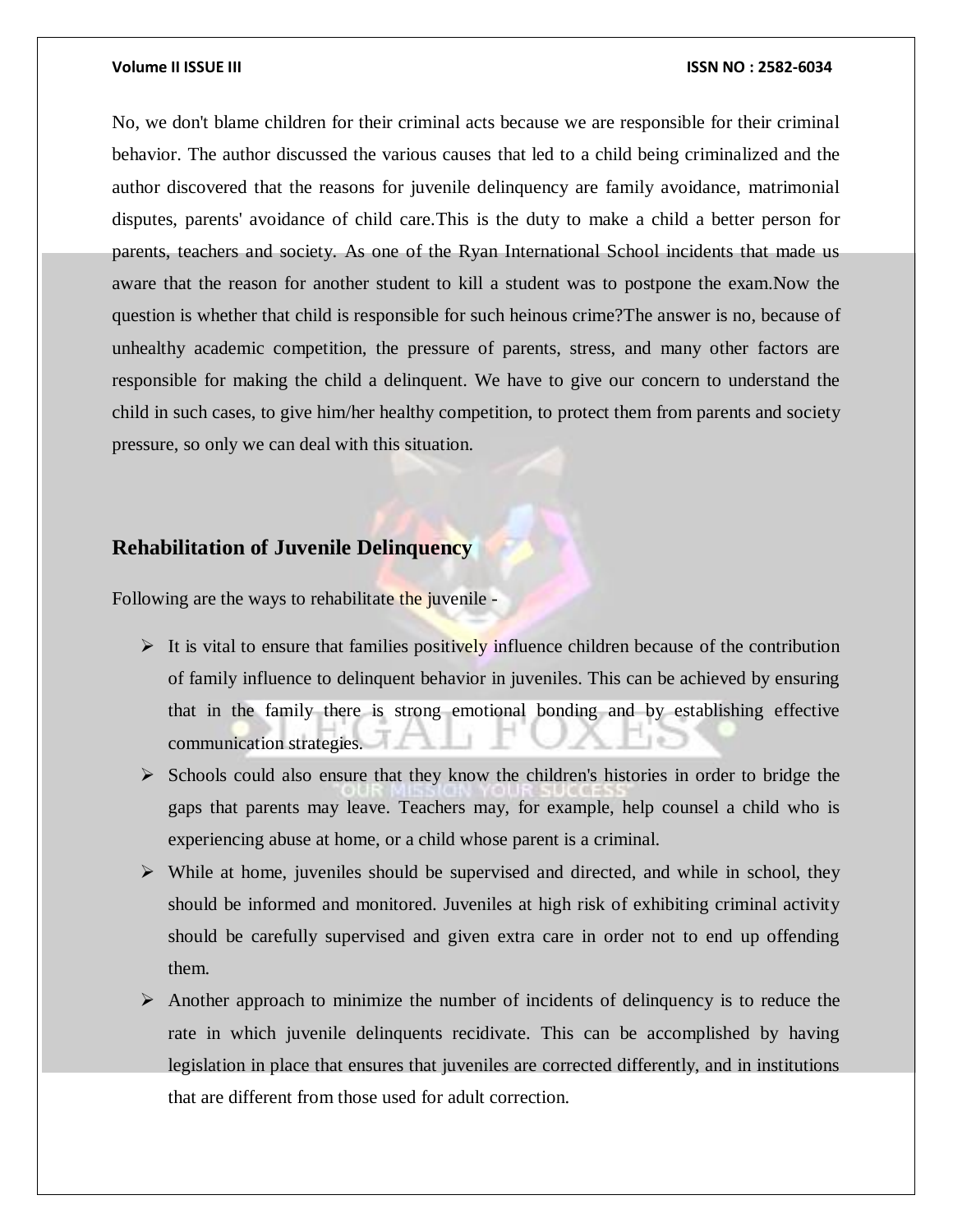$\triangleright$  Counselling is must- The curriculum should be holistic and should also consist of a psychologist's counselling services, recreational centers, and instruction.The therapy programs would give a voice on which the juveniles will publicly share their thoughts, and therefore their recovery process will be sped up.

# **How Juvenile Justice System is different from Criminal Justice System**

The Supreme Court, in Dr. Subramanian Swamy and Others vs. Raju, Through member of J.J. Board  $&$  another's<sup>7</sup>.

While criminal trial is adversarial, the juvenile trial is child friendly. The difference between the two systems are as follows-

- $\triangleright$  In case of juvenile offenders, FIR and charge-sheet are filed only in serious cases, where the punishment for the offence exceeds 7 years.
- $\triangleright$  A juvenile in conflict with the is not arrested but apprehended, only when allegations is for serious crime.
- $\triangleright$  One apprehended the police must immediately place such juvenile under the care of welfare officer who produces him/her before the Juvenile Justice Board. Thus, police do not retain pre-trial custody over the juvenile.
- $\triangleright$  Under no circumstances is the juvenile to be detained in jail or police custody.
- $\triangleright$  Juvenile Justice Board conducts child friendly inquiry and not an adversarial trial.
- $\triangleright$  The criminal trials aim at finding the guilt or innocence with the object to punish the offender but juvenile trials aim at reformation and rehabilitation of the errant juvenile who is in conflict with law.

# **International Concern for Juvenile Justice**

The vastness of the problem of juvenile delinquency has also attracted the international attention of penologists. In developed and developing countries, the problem of juvenile delinquency attracted the attention of the United Nations to work out some guiding principles for the juvenile

<sup>&</sup>lt;sup>7</sup>Dr. Subramanian Swamy and Others vs. Raju, Through member of J.J. Board & another's, AIR. 2014 S.C. 1649.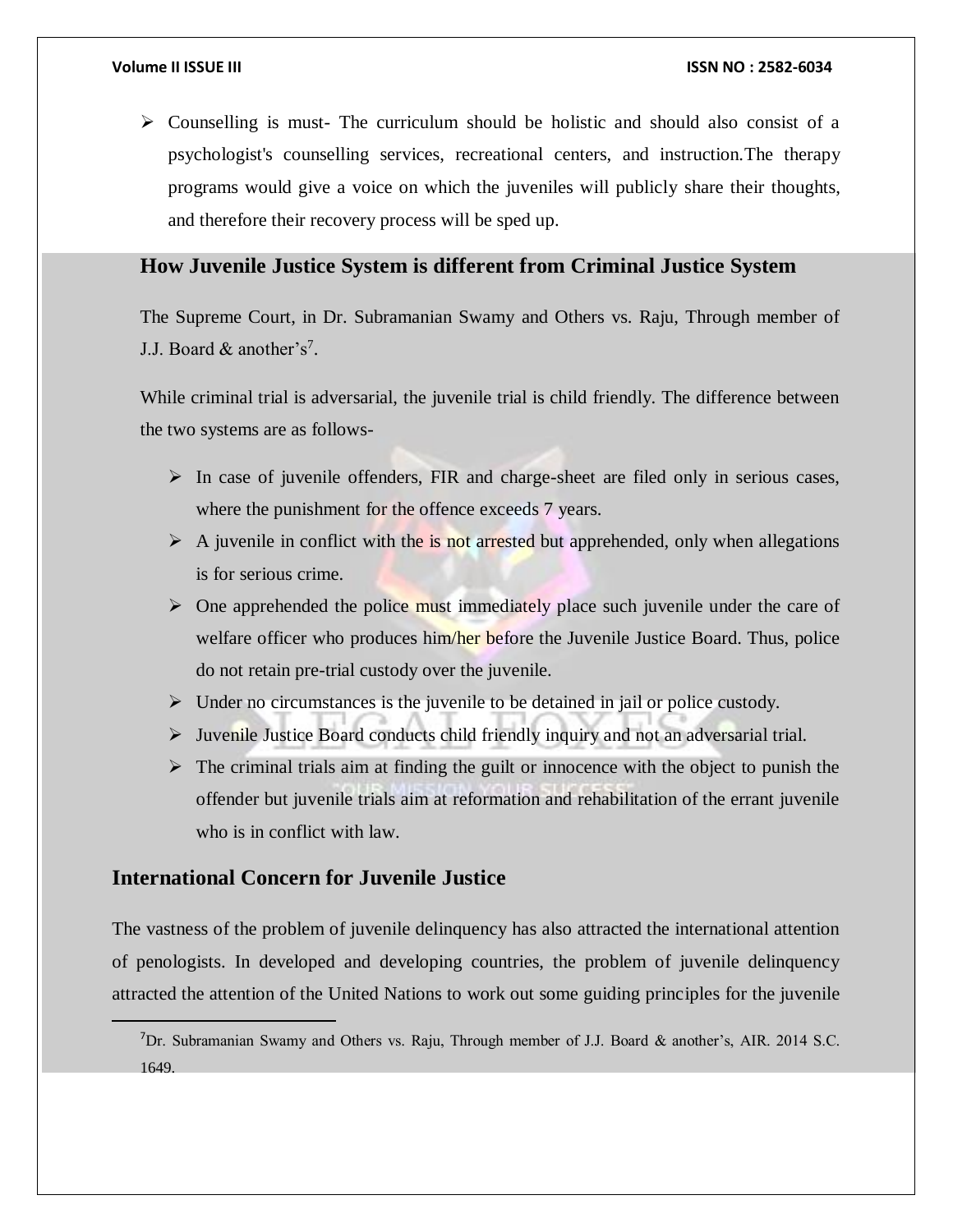justice system. Important efforts on this behalf were rendered by the United Nations Asia and the Far East Institution, culminating in the seventh United Nation. In September 1985, the Conference on Crime Prevention and Care of Juveniles introduced the Basic Minimum Guidelines for the Implementation of Juvenile Justice.

The U.N. eventually followed these laws. In November 1985, the General Assembly incorporated the following fundamental principles:

- Juveniles in legal crisis should be carefully provided with legal defense.
- Child and juvenile offenders should not be kept in a prison where they are vulnerable to the adult offenders' evil influences.
- Member countries should strive individually and collectively to have adequate means by which each young person can look forward to a positive and valuable life.

As a member of the United Nations, India has replied favorably to this call from the international body and adopted a substantive legislation on the issue called JuvenileJustice Act, 1986.The Act was then replaced by the Act on Juvenile Justice (Care and Protection of Children) Act, 2000 which was itself repealed and substituted by the Act of Juvenile Justice (Care and Protection) Act 2015 (2 of 2016).

## **Juvenile Justice in India**

On the basis of three basic assumptions, India, like every other country, also seeks to address the problem of juvenile delinquency. $8 \times 100$  MISSICH SUCCESS

- 1. Young offenders should not be prosecuted, but rather corrected.
- 2. They ought not to be prosecuted but reformed.
- 3. The delinquent omission, i.e., Children in conflict of law from the Judiciary who emphasize their non-penal care by social control agencies focused on common law, such as the Criminal Justice Board<sup>9</sup>, Observation Homes<sup>10</sup>, Special Homes<sup>11</sup>, etc.

 $\overline{a}$ 

<sup>8</sup>Sadaf & Punam Kumari Bhagat, Juvenile Delinquency: A Critical Analysis, Volume 6, Issue 1, 260, 2019.  $9$  Section 4 of the Juvenile Justice (Care & Protection of Children) Act, 2000.

<sup>&</sup>lt;sup>10</sup> Section 8

<sup>&</sup>lt;sup>11</sup> Section 9